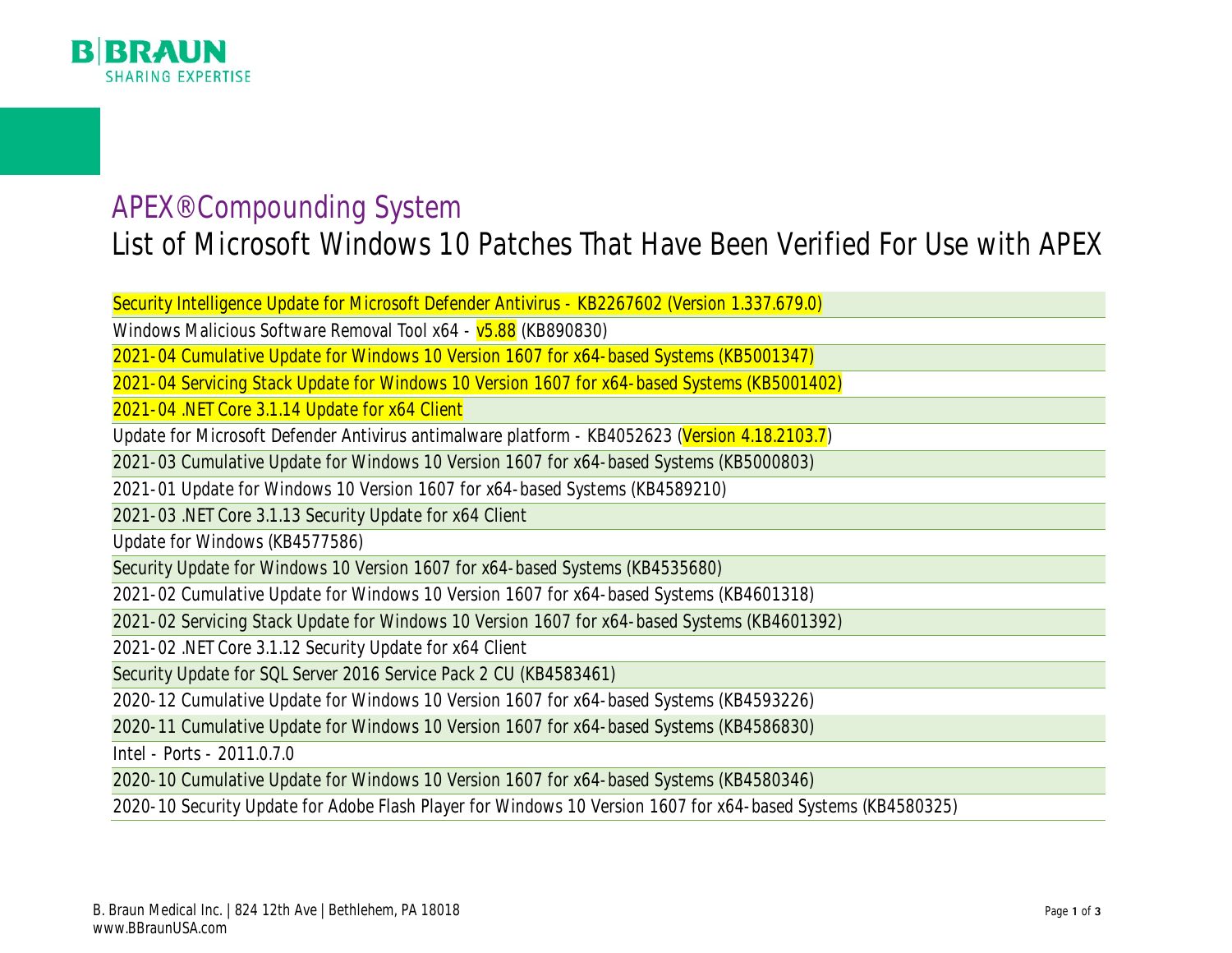

2020-09 Cumulative Update for Windows 10 Version 1607 for x64-based Systems (KB4577015) 2020-09 Servicing Stack Update for Windows 10 Version 1607 for x64-based Systems (KB4576750) 2020-08 Cumulative Update for Windows 10 Version 1607 for x64-based Systems (KB4571694) 2020-07 Servicing Stack Update for Windows 10 Version 1607 for x64-based Systems (KB4565912) 2020-07 Cumulative Update for Windows 10 Version 1607 for x64-based Systems (KB4565511) 2020-06 Security Update for Adobe Flash Player for Windows 10 Version 1607 for x64-based Systems (KB4561600) 2020-06 Cumulative Update for Windows 10 Version 1607 for x64-based Systems (KB4561616) 2020-06 Servicing Stack Update for Windows 10 Version 1607 for x64-based Systems (KB4562561) 2020-01 Update for Windows 10 Version 1607 for x64-based Systems (KB4494175) 2020-05 Cumulative Update for Windows 10 Version 1607 for x64-based Systems (KB4556813) 2020-04 Cumulative Update for Windows 10 Version 1607 for x64-based Systems (KB4550947) 2020-04 Servicing Stack Update for Windows 10 Version 1607 for x64-based Systems (KB4550994) 2020-03 Cumulative Update for Windows 10 Version 1607 for x64-based Systems (KB4541329) 2020-03 Servicing Stack Update for Windows 10 Version 1607 for x64-based Systems (KB4540723) 2020-02 Cumulative Update for Windows 10 Version 1607 for x64-based Systems (KB4537806) 2020-02 Security Update for Adobe Flash Player for Windows 10 Version 1607 for x64-based Systems (KB4537759) 2020-02 Cumulative Update for Windows 10 Version 1607 for x64-based Systems (KB4537764) Security Update for SQL Server 2016 Service Pack 2 CU (KB4535706) Security Update for Windows 10 Version 1607 for x64-based Systems (KB4524244) 2020-01 Cumulative Update for Windows 10 Version 1607 for x64-based Systems (KB4534307) Intel Corporation - Display - 26.20.100.7263 2019-11 Servicing Stack Update for Windows 10 Version 1607 for x64-based Systems (KB4520724) 2019-10 Cumulative Update for Windows 10 Version 1607 for x64-based Systems (KB4519979) 2019-10 Servicing Stack Update for Windows 10 Version 1607 for x64-based Systems (KB4521858)